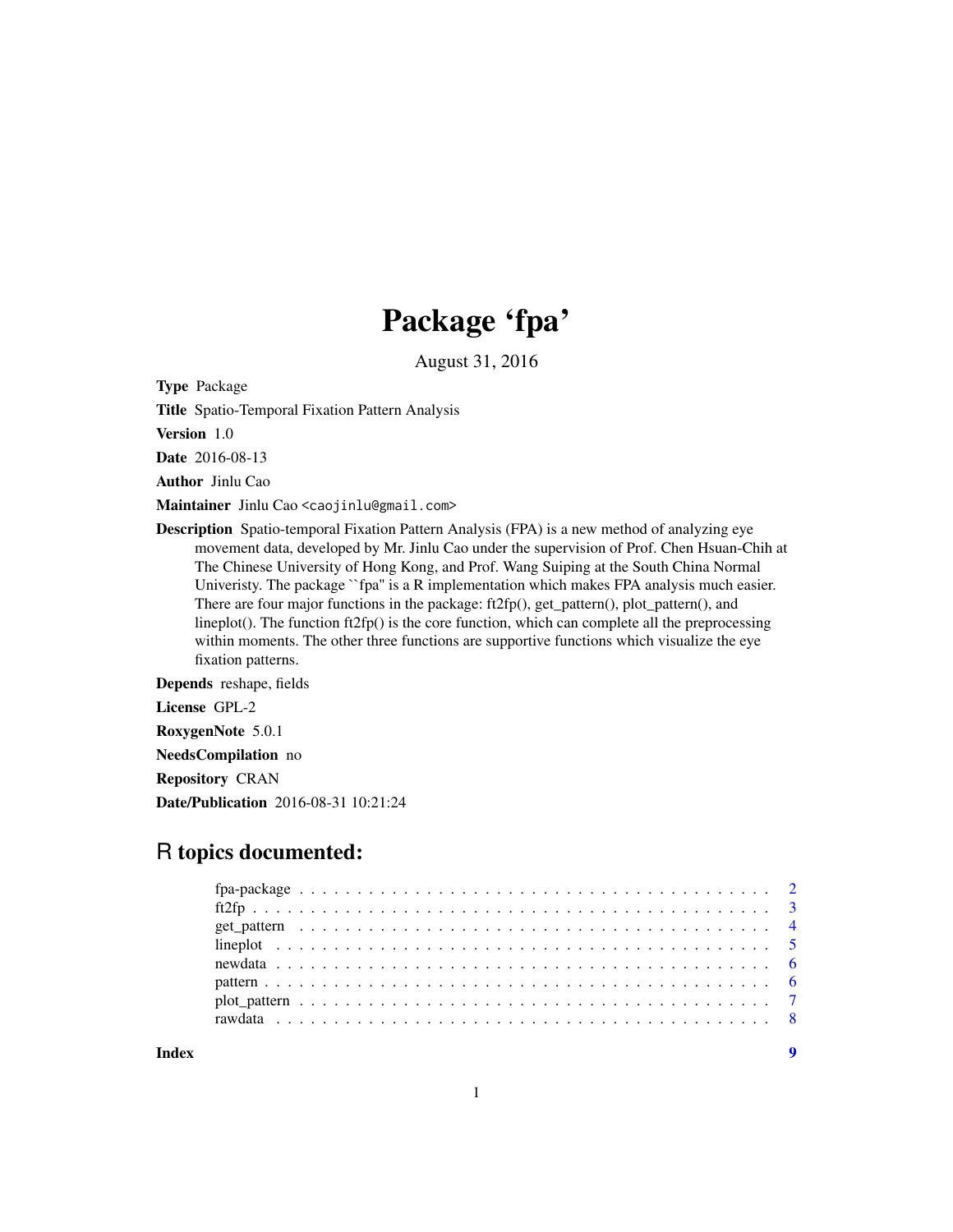"Spatio-temporal Fixation Pattern Analysis" (FPA) is a new method of analyzing eye movement data, developed by Mr. Jinlu Cao under the supervision of Prof. CHEN Hsuan-Chih at The Chinese Univeristy of Hong Kong, and Prof. Wang Suiping at The South China Normal Univeristy. The method provides a new way to inspect the spato-temporal fixation patterns of eye movements.

#### Details

| Package: | fpa        |
|----------|------------|
| Type:    | Package    |
| Version: | 1.0        |
| Date:    | 2016-08-13 |
| License: | $GPI - 2$  |

The package "fpa" is a R implementation which makes FPA analysis much easier. There are four major functions in the package: ft2fp(), get\_pattern(), plot\_pattern(), and lineplot(). The function ft2fp() is the core function, which can complete all the preprocessing within seconds or minutes. The other three functions are supportive functions which visualize the eye fixation patterns.

#### Author(s)

Jinlu Cao

Maintainer: Jinlu Cao <caojinlu@gmail.com>

#### See Also

[ft2fp](#page-2-1), [get\\_pattern](#page-3-1), [plot\\_pattern](#page-6-1), [lineplot](#page-4-1)

```
data(rawdata)
newdata <- ft2fp (rawdata, 4, 3000, 100)
pattern <- get_pattern(newdata)
plot_pattern(pattern)
```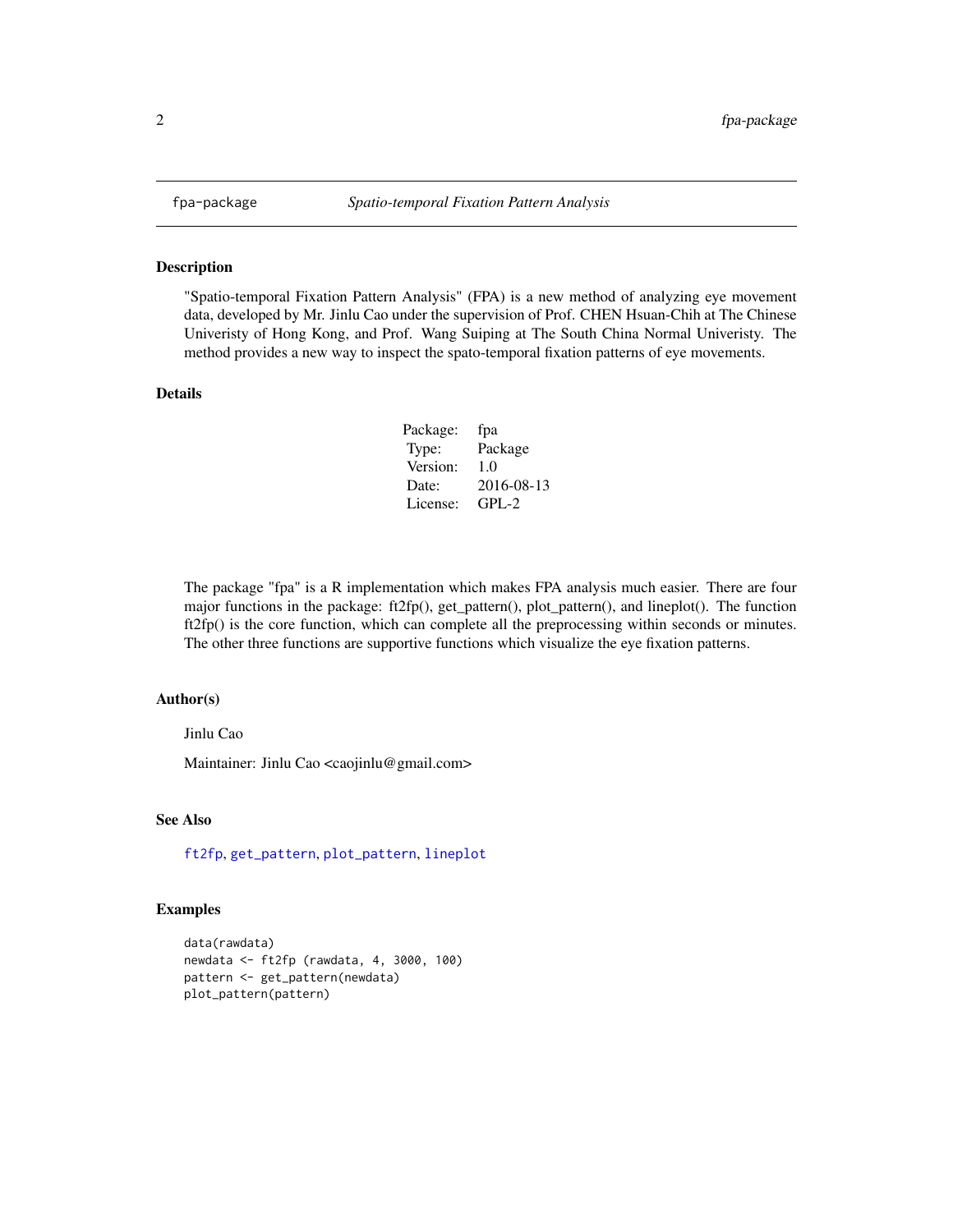<span id="page-2-1"></span><span id="page-2-0"></span>

The ft2fp() function transforms the fixation time (start and end time for each fixation) data to fixation probability data. The function can finish all the preprocessing of using FPA to analyze eye movement data.

#### Usage

ft2fp(data,CriticalRegion,TimeCourse,Interval,norm=TRUE,rm.nr=FALSE,rm.1p=TRUE)

#### Arguments

| data           | the raw eye movement data provided by user. A data frame which contains<br>variables of "List", "Subject", "Item", "Condition", "Region", "Fix_Start", and<br>"Fix_End". The names and number of variables in your data should be exactly<br>same with above. |
|----------------|---------------------------------------------------------------------------------------------------------------------------------------------------------------------------------------------------------------------------------------------------------------|
| CriticalRegion | the No. of region in which the researcher is interested. All fixation information<br>before the first-pass on that region will be discarded for each trial.                                                                                                   |
| TimeCourse     | the time course to be analyzed after the first-pass of critical region. The unit is<br>millisecond.                                                                                                                                                           |
| Interval       | the time interval (or bin) to show in the time course of interest. The unit is<br>millisecond, and the value should be smaller than the value for TimeCourse.                                                                                                 |
| norm           | to choose whether to normalize the fixation duration according to each subject's<br>mean duration and general mean duration. If TRUE, the fixation durations are<br>adjusted for each subject's reading rate. The default value if TRUE.                      |
| rm.nr          | to choose whether to exclude the trials with no regression after the first-pass on<br>critical region. The default value is FALSE.                                                                                                                            |
| rm.1p          | to choose whether to exclude the fixations at the first pass (or Gaze duration) on<br>critical region. The default value is TRUE.                                                                                                                             |

# Value

a data frame with the variables of "list", "subject", "condition", "region", "time", "fix\_prob" (fixation probability), "y" (number of trials with fixation) and "N" (number of total valid trials).

# Author(s)

Jinlu Cao

#### See Also

[fpa](#page-1-1)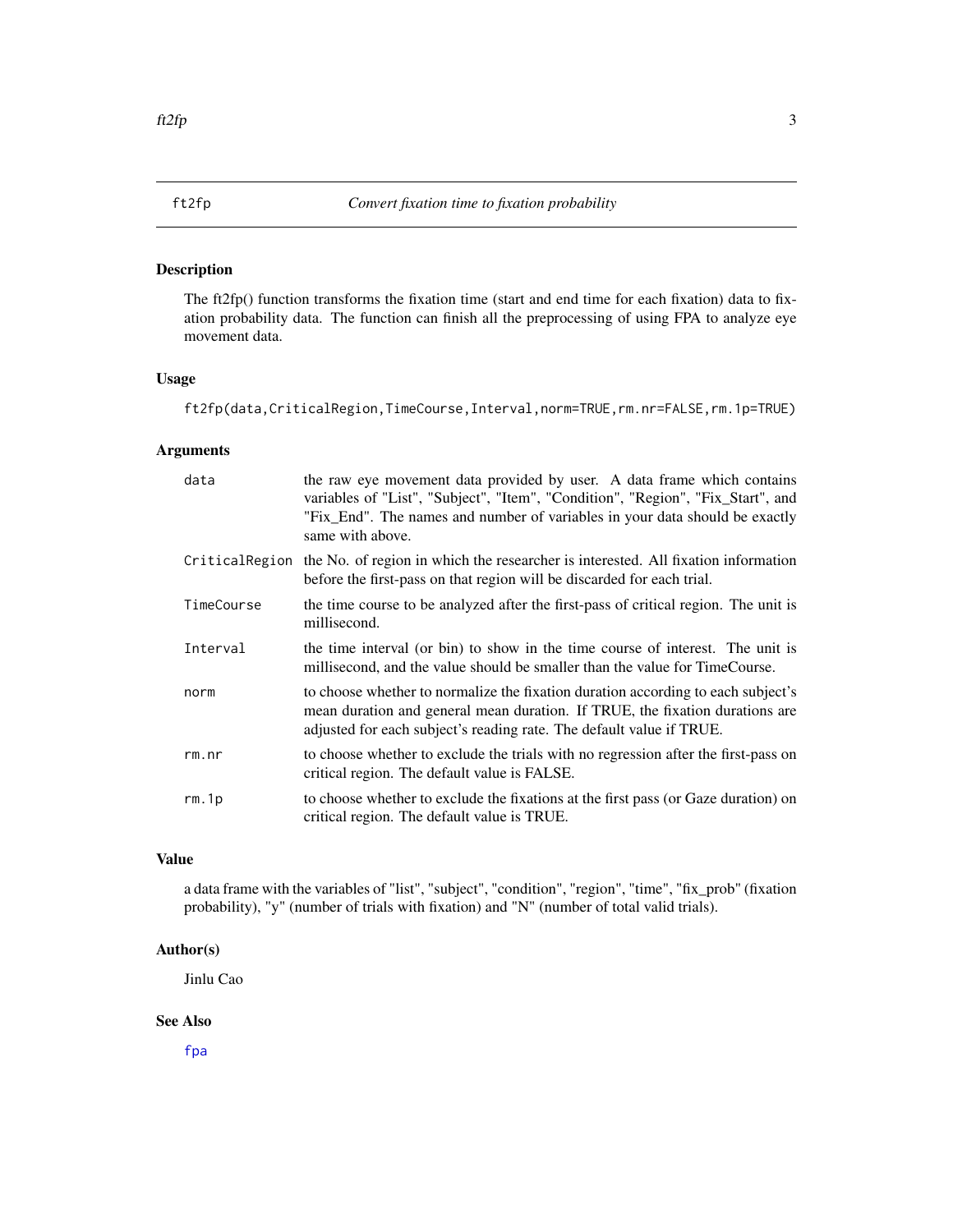### Examples

```
data(rawdata)
newdata <- ft2fp (rawdata, 4, 3000, 100)
newdata <- ft2fp (rawdata, 4, 3000, 100, norm=TRUE, rm.nr=TRUE, rm.1p=FALSE)
```
<span id="page-3-1"></span>get\_pattern *Get the general fixation pattern*

# Description

The get\_pattern() function aggregates the data so that the general fixation pattern can be shown for each condition. Users should provide the data frame returned in ft2fp() function. Users can use the returned data frame of this function to make plots on the pattern by themselves, or use plot\_pattern() and lineplot() functions.

# Usage

```
get_pattern(data)
```
#### Arguments

data is the data frame returned by the ft2fp function.

# Value

a data frame which shows the averaged fixation probabilities for each spatio-temporal unit for each condition.

#### Author(s)

Jinlu Cao

# See Also

[ft2fp](#page-2-1), [plot\\_pattern](#page-6-1), [lineplot](#page-4-1)

```
data(newdata)
pattern <- get_pattern(newdata)
```
<span id="page-3-0"></span>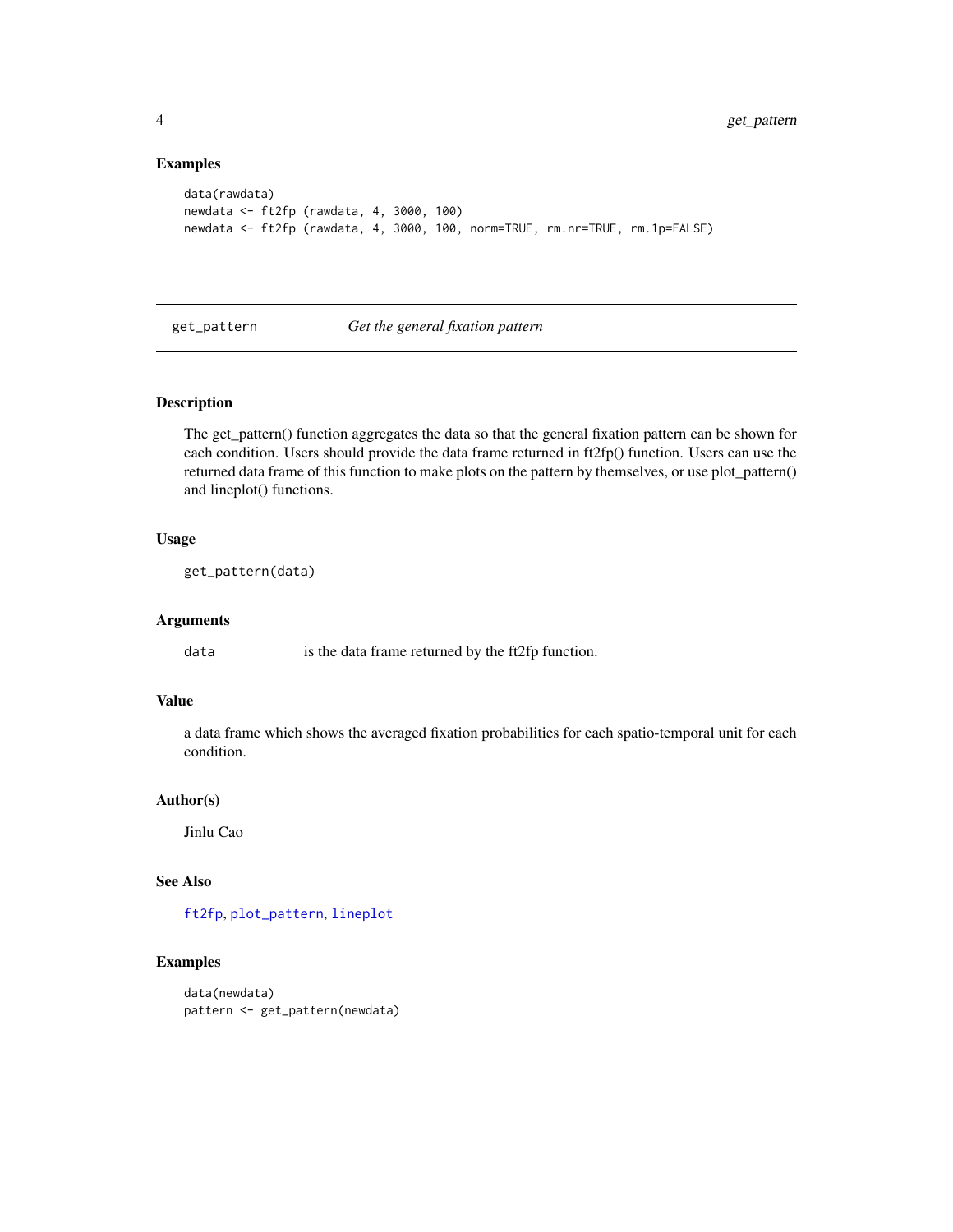<span id="page-4-1"></span><span id="page-4-0"></span>

The function lineplot() provides quick tools for plotting more detailed fixation probabilities for specific condition(s) and region(s). The function generates 2-dimensional line plots with "Time" as x, and "Fixation Probability" as y.

#### Usage

```
lineplot(data, Region = "All", Condition = "All")
```
# Arguments

| data      | the data frame returned by get_pattern function.                                                                     |
|-----------|----------------------------------------------------------------------------------------------------------------------|
| Region    | the intended region(s) to plot. It can be a string ("All"), a number (e.g., 1), or a<br>vector (e.g., $c(1,2)$ ).    |
| Condition | the intended condition(s) to plot. It can be a string ("All"), a number (e.g., 1), or<br>a vector (e.g., $c(1,2)$ ). |

# Author(s)

Jinlu Cao

# See Also

[get\\_pattern](#page-3-1), [ft2fp](#page-2-1), [plot\\_pattern](#page-6-1)

```
data(pattern)
lineplot(pattern)
lineplot(pattern, Region="All", Condition=1)
lineplot(pattern, Condition=c(1,2))
lineplot(pattern, Region=2)
lineplot(pattern, Region=c(2,3), Condition=c(3,4,5))
```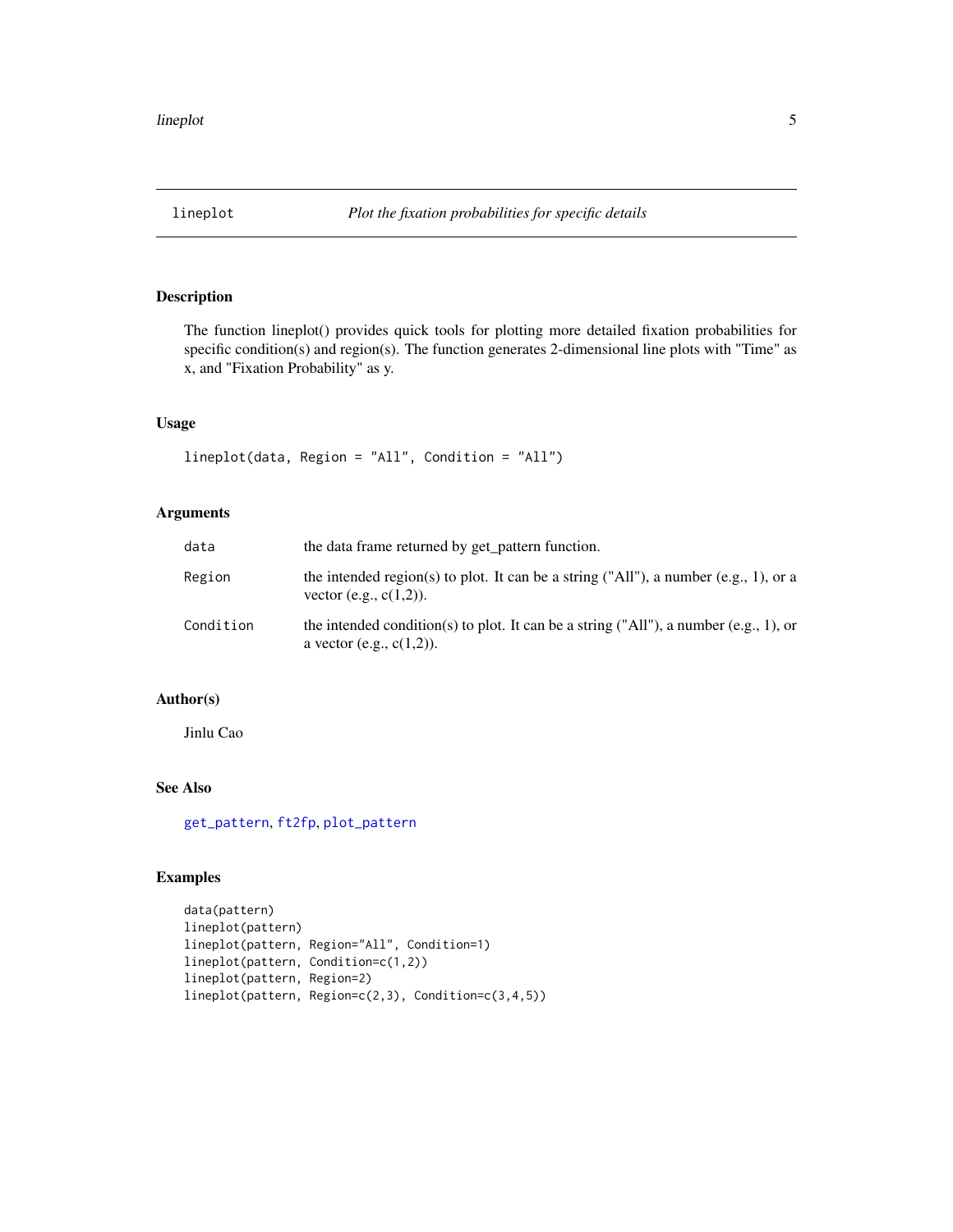<span id="page-5-0"></span>This data set is the fixation probability data generated by the ft2fp() function. The data set retains the information of list, subject, and condition of original fixation time data set. The variable "Time" is generated based on the TimeCourse and TimeInterval arguments defined by users. The variable "N" is the total number of valid trials after the deletion of invalid ones for the corresponding spatiotemporal unit. The variable "y" is the number of trials with fixations on that particular region at that time point. Fixation probability is calculated by dividing y by N. "N" and "y" would be used for further analysis in empirical logistic transformation and lme modeling.

#### Usage

data(newdata)

#### Format

In the data frame each row represents the fixation probability and other information for one spatiotemporal unit. The data frame has the following columns:

list the id of the list

subject the id of the subject

condition the id of the condition

region the id of the region

Time the time after eyes leave critical region

N total number of valid trials

y number of trials with fixations

fix\_prob the fixation probability

pattern *Summary of fixation pattern generated by get\_pattern() function*

#### Description

This data set is generated by get\_pattern() function, and describes the general fixation pattern for different conditions. The values under time variables are the aggregated fixation probabilities for each spatio-temporal unit. Users may use the data set to make plots of the pattern by themselves or use the dataset as argument of plot\_pattern() and lineplot() functions.

#### Usage

data(pattern)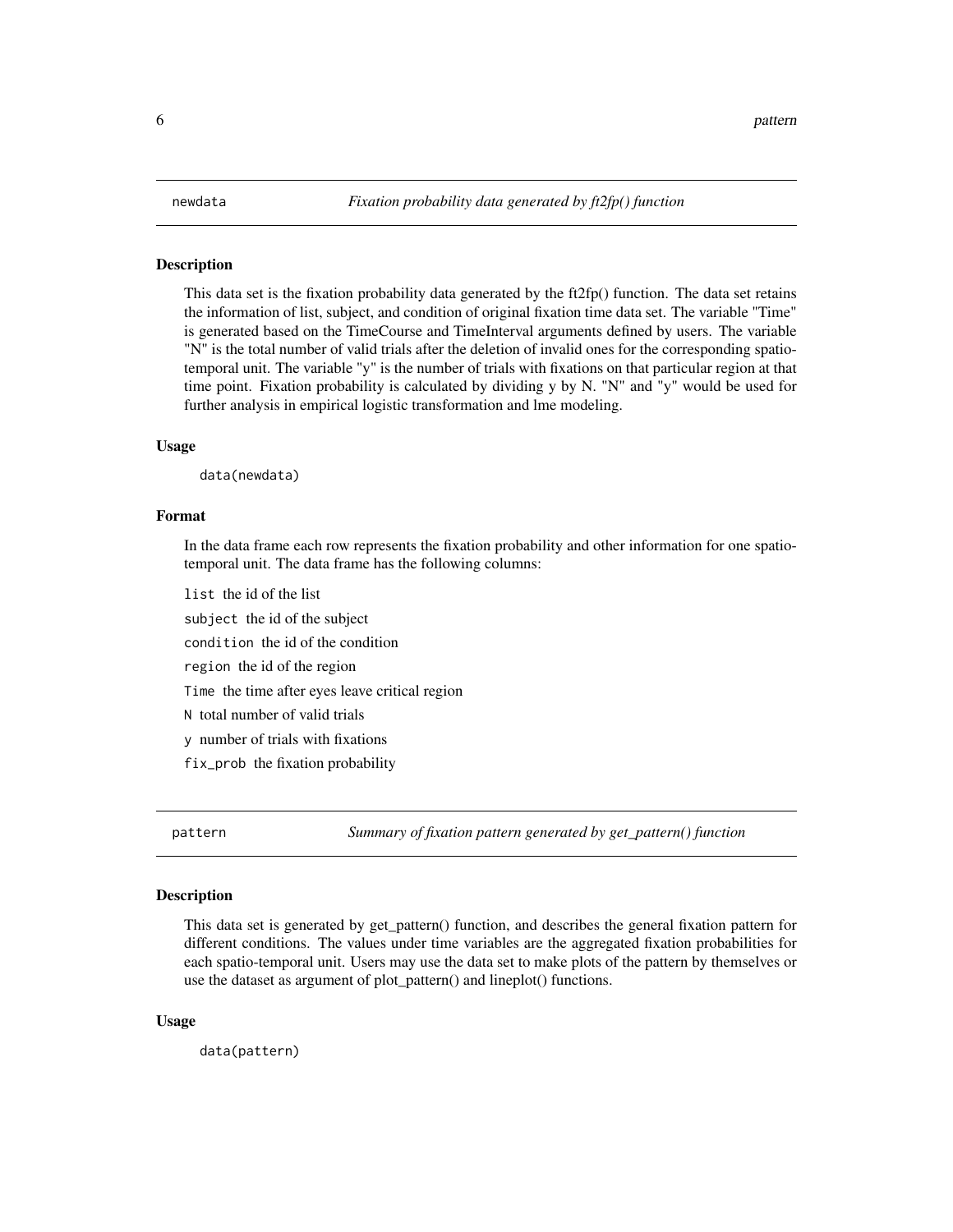# <span id="page-6-0"></span>plot\_pattern 7

### Format

The data set aggregates the fixation probability data, and show the general fixation pattern. The data frame has the following core columns:

condition the id of the condition

region the id of the region

0 averaged fixation probability at time 0

2500 averaged fixation probability at time 0

<span id="page-6-1"></span>plot\_pattern *Plot the general fixation pattern*

# Description

The plot\_pattern() function provides a quick tool to plot the fixation pattern for conditions. It generates 3-dimensional data, with x of "Time", y of "Region", and the colors representing the value of fixation probabilities.

#### Usage

plot\_pattern(data, Condition = "All")

# Arguments

| data      | the data frame returned by the get_pattern function.                                                                                                                                                       |
|-----------|------------------------------------------------------------------------------------------------------------------------------------------------------------------------------------------------------------|
| Condition | the conditions which the user would like to plot. It can be a string ("All"), a<br>number (e.g., 1), or a vector (e.g., $c(1,2)$ ). The default value is "All", meaning<br>all conditions will be plotted. |

# Author(s)

Jinlu Cao

# See Also

[get\\_pattern](#page-3-1), [ft2fp](#page-2-1)

```
data(pattern)
plot_pattern(pattern)
plot_pattern(pattern, Condition=1)
plot_pattern(pattern, Condition=c(1,2))
```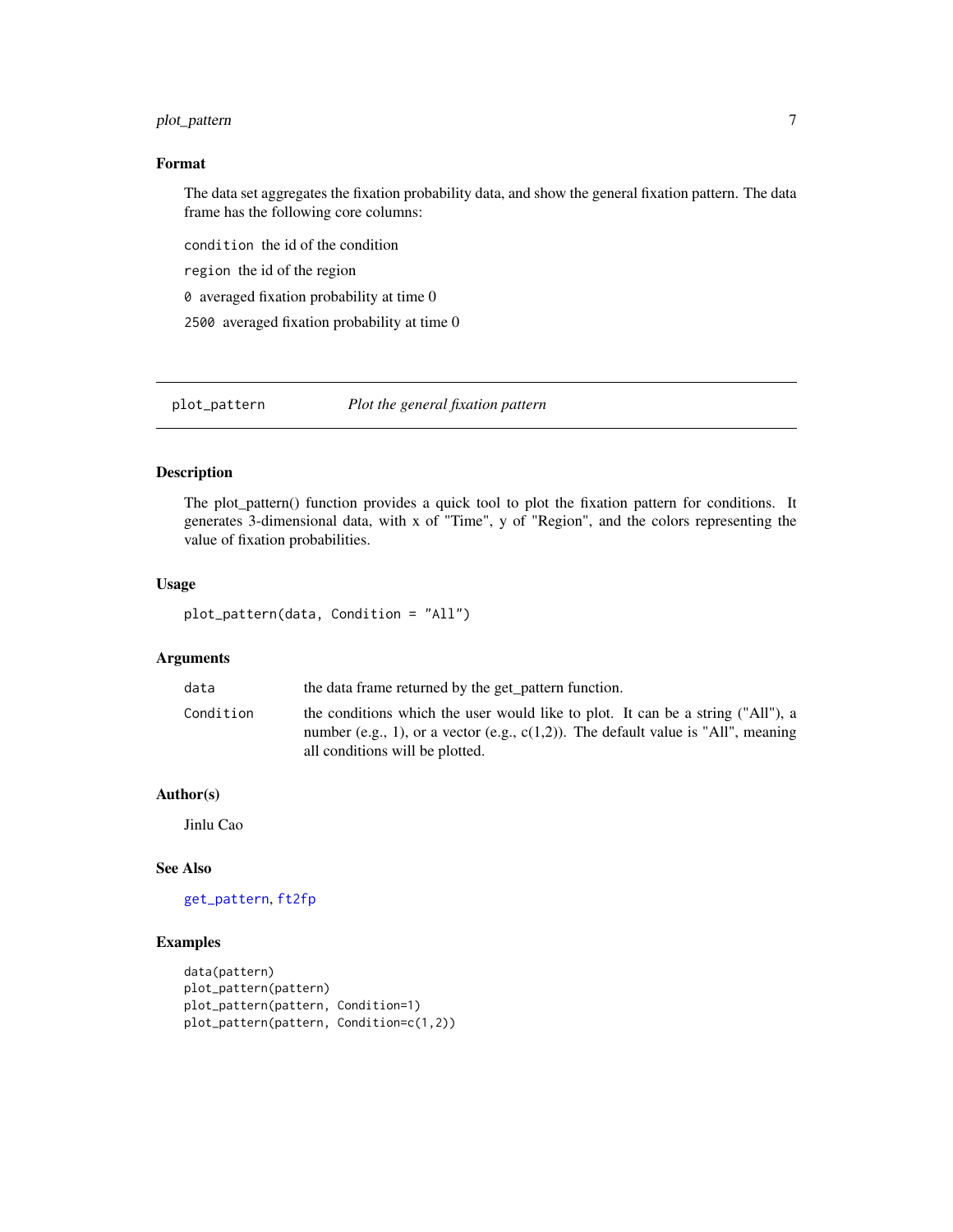<span id="page-7-0"></span>This data set is the eye movement data recorded during reading sentences. The sentences consists of 8 regions defined by the researcher. The experiment consists of 2 lists (8 items in each list), 2 subjects, and 4 conditions. Each row contains the information of one fixation. This data frame is a template for the data to be provided by users of fpa-package, and the number and names of variables should be same with this data frame. If the user does not have several lists in his/her experiment, lease use the id 1 for every row.

#### Usage

data(rawdata)

#### Format

In the data frame each row represents one fixation of the eyes. Fixations are ordered chronologically within trial. The data frame has the following columns:

List the id of the list

Subject the id of the subject

Condition the id of the condition

Item the id of the item

Region the id of the region being fixed on

Fix\_Start the start time of the fixation

Fix\_End the end time of the fixation